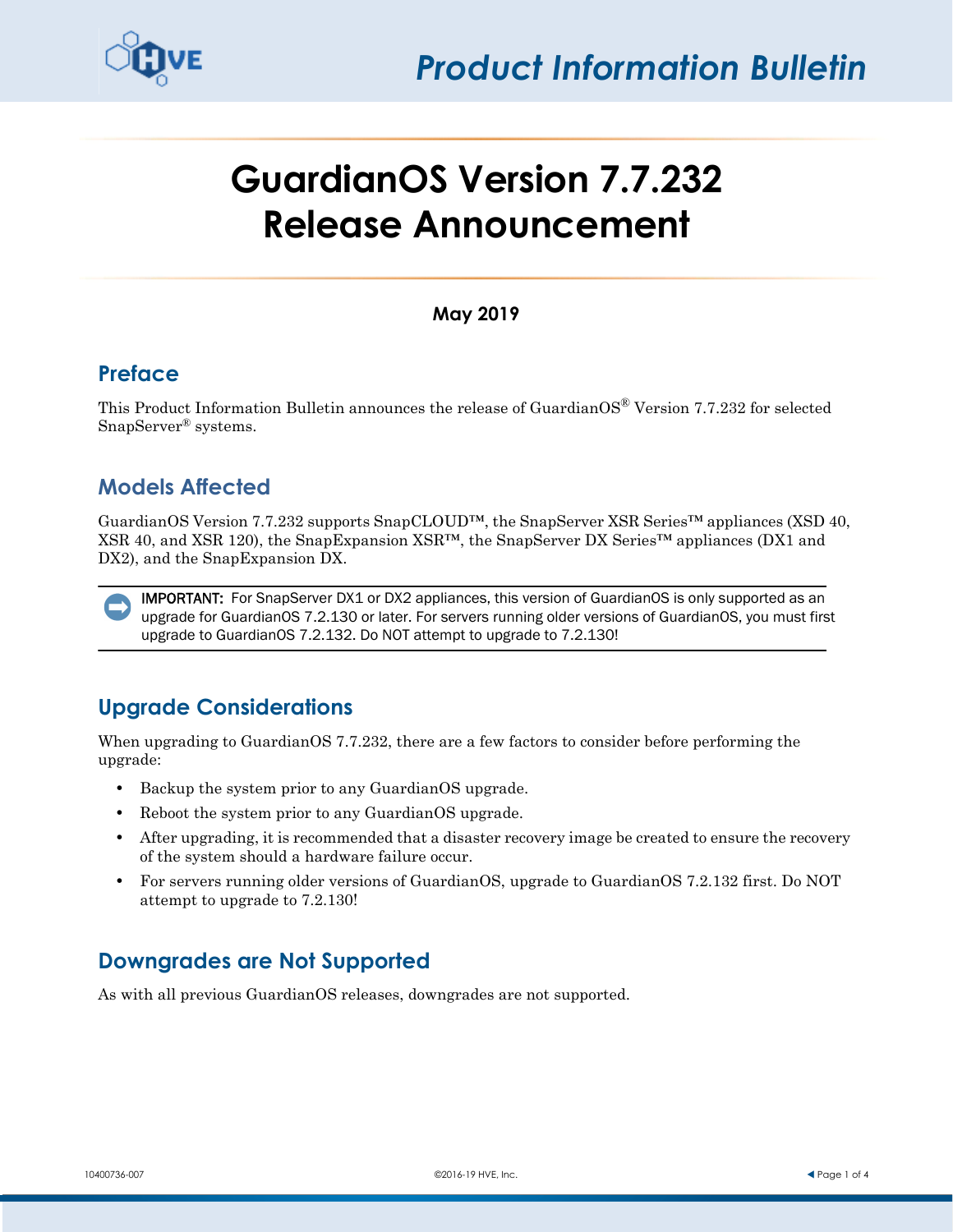#### **GuardianOS 7.7.232 Changes and Enhancements**

- **•** Fixed a problem causing erroneous "Disk is too small to add as a member" and "New disk detected" messages when growing a DynamicRAID storage pool by replacing members with larger drives. The fix prevents the problem from occurring and should be applied before attempting to grow a storage pool using this procedure. The fix will not repair a system that has already exhibited the problem—contact Tech Support if this occurs.
- **•** Fix for the occasional RDX job failure due to timeouts.
- **•** Miscellaneous fixes for other rare problems.

## **Previous GuardianOS 7.7 Changes and Enhancements**

This is a cumulative release and includes all upgrades, feature enhancements, and bug fixes from previous GuardianOS 7.7 releases:

- **•** Several improvements to Snap ECR stability and functionality.
- **•** Fix for Samba remote code execution vulnerability CVE-2017-7494.
- **•** Several fixes for Active Directory domain controller discovery for more reliable authentication and clock synchronization.
- **•** RDX Backup Schedules allows the user to backup selected directories to a specific cartridge at a specific time. This provides a means of generating off-site backups without interrupting working day operations.
- Snap ECR now retains sparseness when replicating files.
- **•** High capacity native SAS drives larger than 1.8TB are supported. GuardianOS 7.7.220 or higher is required for use of these larger drives.
- **•** Internet Explorer now loads the web management interface in standard view rather than compatibility view (addressing a number of rendering problems in some versions of Internet Explorer).
- Snap ECR updated to v1.4 for future compatibility with SnapScale clusters.

NOTE: ECR 1.4 is not compatible with ECR 1.3. All source/target peers running ECR 1.3 must be upgraded to ECR 1.4 to maintain replication functionality.

- Workaround for [Snap](#page-2-0) EDR master consoles to address agent certificate renewal failures. See Snap [EDR SSLv3 for Agent Registration and Certificate Updates](#page-2-0) for details.
- **•** Fixes for various security vulnerabilities.
- **•** Snap ECR™ (Snap Encrypted Continuous Replication™) GuardianOS 7.7 introduces the Snap ECR feature which supports point-to-point near continuous replication over an encrypted connection.
- SnapSync™ Also new in GuardianOS 7.7 is SnapSync version 2.3.4, a replacement of Sync 2.2.5 included in previous GOS releases. SnapSync is fully compatible with other Sync clients of the same version, and on upgrade to GOS 7.7 existing Sync installations are updated in place with all configuration preserved.
- **•** Simplified Default Windows ACL The Windows ACL created on new volumes has been simplified for easier file sharing between different users. Existing volumes are unaffected.
- **•** Phone home and phone home commands are available in the CLI.
- **•** Added support for 3TB RDX cartridges.
- **•** SSM has been re-branded from "SnapServer Manager" to "SnapStorage Manager" to reflect enhancements to manage all Snap products.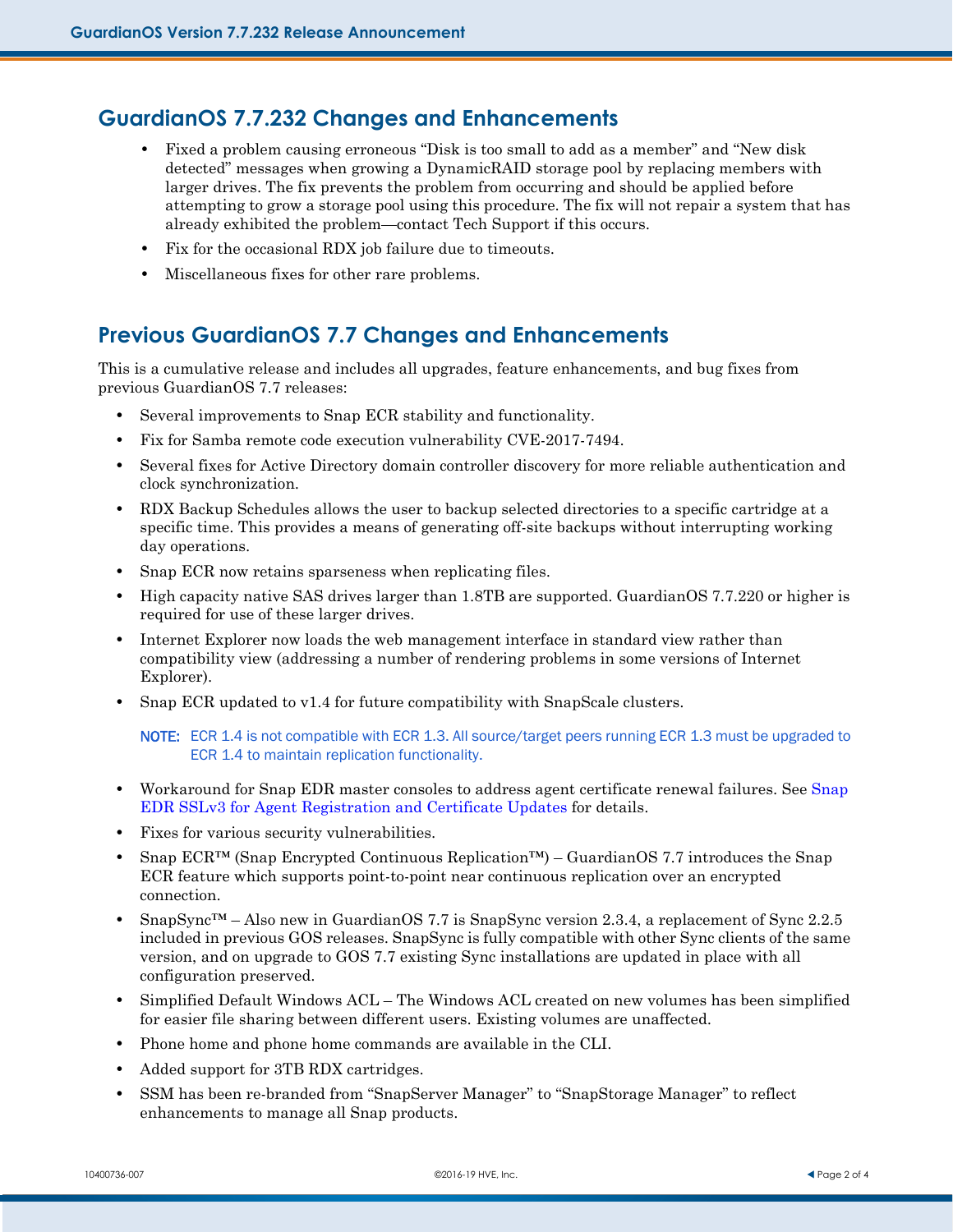NOTE: When installing SnapStorage Manager on a system that has SnapServer Manager already installed, uninstall the existing installation first or install it in a different directory.

#### <span id="page-2-0"></span>*Snap EDR SSLv3 for Agent Registration and Certificate Updates*

#### NOTE: This section is for EDR Administrators.

Snap EDR requires SSLv3 to be enabled on the master console SnapServer when registering agents and updating certificates. However, SSLv3 is disabled by default in GuardianOS for security compliance and compatibility with current browsers that block HTTPS access to servers that support SSLv3.

#### **Enable SSLv3 to Register New Snap EDR Agents**

SSLv3 can be temporarily enabled on the master console SnapServer when registering new Snap EDR Agents and disabled afterward if necessary:

- **1.** Connect to the **master console SnapServer** at http://<servername\_or\_IP>/sadmin/debug.cgi, and login with administrative credentials.
- **2.** Enter the following in the **Command box** to enable SSLv3:

cli sslv3 set enable=yes

- **3.** Click OK.
- **4.** Install and register **new agents** as usual.
- **5.** Enter the following in the **Command box** to disable SSLv3:

cli sslv3 set enable=no

**6.** If necessary, reboot the **master console SnapServer** to restore access to the Web Management Interface.

#### **Certificate Expiration on Legacy Snap EDR Installations**

Older Snap EDR installations used certificates with annual expiration dates to validate agent and master console identities. Certificates near the expiration date were replaced using SSLv3 to communicate with the EDR master console SnapServer, requiring SSLv3 to be permanently or periodically enabled throughout the year. Otherwise certificates would expire causing jobs to fail with the error "Secure sockets layer (SSL) handshake failure on the process control server: sslv3 alert certificate expired."

This is no longer necessary for new installations using the current version of Snap EDR available at <https://support.overlandstorage.com> since March 2018.

For older installations subject to the problem, a hot fix is available from Overland and HVE tech support to either proactively fix the problem or to repair existing installations after certificates expire and jobs fail with the handshake error.

## **Third Party Product Support**

NOTE: Refer to the Compatibility Guide on the Overland Storage Support website for a list of compatible operating systems, software and hardware.

- **• Windows Hardware Certification** Microsoft Windows Hardware Certification has been completed for the following iSCSI targets:
	- **•** Windows Server 2012
	- **•** Windows Server 2008 R2 x64
	- **•** Windows Server 2008 x64 & x86